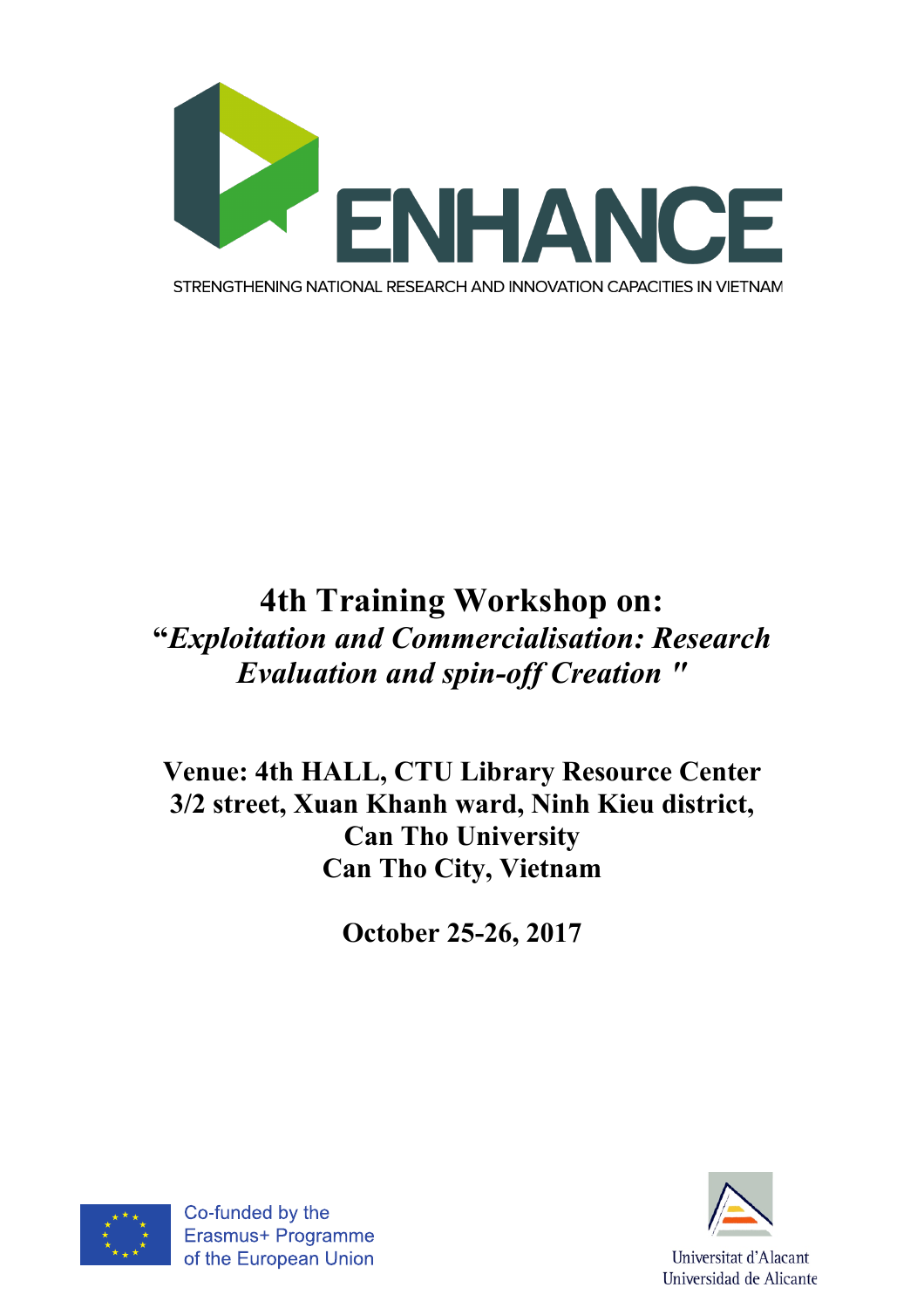

**Project Acronym**: ENHANCE **Project Title**: strEngthening National researcH And iNnovation Capacities in viEtnam **Contract Number**: 2015-3574/001-001 **Project Reference Number**: 561749-EPP-1-2015-1-ES-EPPKA2-CBHE-SP

**Venue**: 4th HALL, CTU Library Resource Center Can Tho University, Can Tho City, Vietnam

**Expected results** After this workshop, participants shall be able:

- To increase their knowledge on key topics for a better R&I management and implementation.
- To understand the models and structure of Research Evaluation in EU countries.
- To understand advantages and disadvantages of creation of start-up and spin-off unities in academic and research sphere.
- To define the mission and services of start-up and spin-off bodies in R&I structure.
- To introduce start-up and spin-off success case studies at STU in Bratislava, their developing strategies for business engagement.



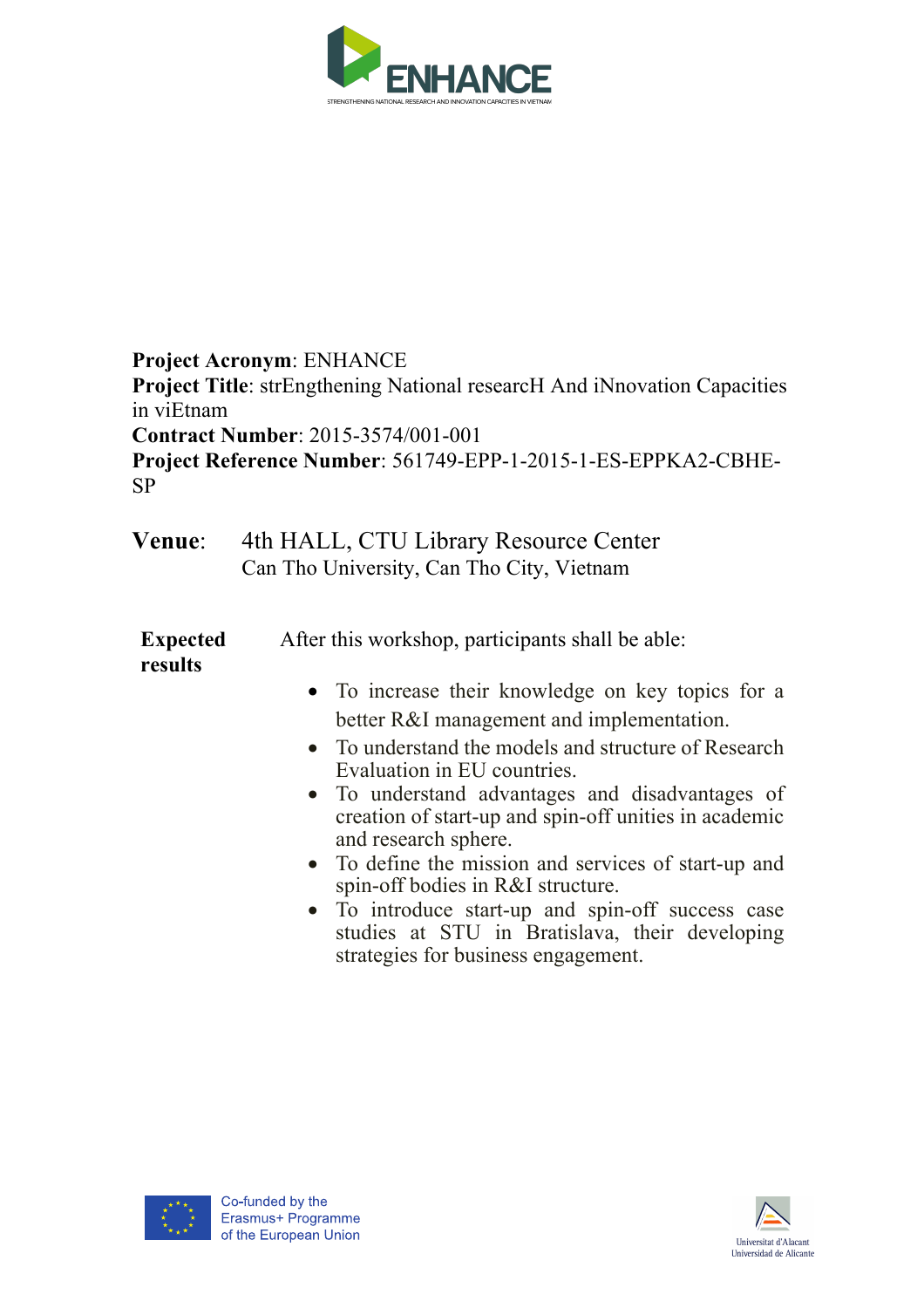

## **DAY 1 – Research evaluation**

| 25/10/2017 (Wednesday) |                |                  | Venue: 4th HALL, CTU Library Resource Center                                                                                                                                                                                                                                                                              |
|------------------------|----------------|------------------|---------------------------------------------------------------------------------------------------------------------------------------------------------------------------------------------------------------------------------------------------------------------------------------------------------------------------|
| From                   | T <sub>o</sub> | Duration         |                                                                                                                                                                                                                                                                                                                           |
| 08:45                  | 9:00           | 15'              | ARRIVAL & REGISTRATION OF PARTICIPANTS                                                                                                                                                                                                                                                                                    |
| 9:00                   | 9:15           | 15'              | <b>Official Welcome</b><br>Prof. Do Van Xe, Vice-Rector of CTU                                                                                                                                                                                                                                                            |
| 09:15                  | 09:30          | 15'              | Presentation of the agenda and Workshop objectives<br>Prof. Andrej Soltesz, PhD., STU Bratislava, SK                                                                                                                                                                                                                      |
| 9:30                   | 10:15          | 45'              | Research evaluation general overview: Introduction to research<br>Evaluation Metrics and related indicators + Innovations in<br>measuring Science and Scholarship<br>Dr. Andrej Bartok.PhD, STU Bratislava, SK                                                                                                            |
| 10:15                  | 11:00          | 45'              | Article and Author Level Measurements + On Line citation and<br>reference management tools<br>Dr. Andrej Bartok.PhD., STU Bratislava, SK                                                                                                                                                                                  |
| 11:00                  | 11:30          | 30'              | <b>COFFEE BREAK</b>                                                                                                                                                                                                                                                                                                       |
| 11:30                  | 13:00          | 90'              | Criteria of Evaluation of research, development and artistic<br>activities at Slovak High educations institutions<br>Prof Julius Soltesz, PhD., STU Bratislava, SK<br>Criteria of Evaluation of all types of scientific activities at FCE<br>at STU<br>Prof Julius Soltesz, PhD., STU Bratislava, SK                      |
| 13:00                  | 14:00          | $\overline{60'}$ | <b>LUNCH BREAK</b>                                                                                                                                                                                                                                                                                                        |
| 14:00                  | 15:00          | 60'              | Working session 1.<br>Presentation of research Evaluation of VN partners (ENHANCE<br>program participants) at their universities 10min/one UNI<br>Supervised by: Prof Julius Soltesz, PhD., STU Bratislava, SK<br><b>Discussion</b>                                                                                       |
| 15:00                  | 15:30          | 30'              | <b>COFFEE BREAK</b>                                                                                                                                                                                                                                                                                                       |
| 15:30                  | 16:30          | 60'              | <b>Working session 2</b><br><b>Evaluation of VN partners (ENHANCE program participants)</b><br>according to FCE criteria, its comparison with VN criteria at<br>their universities**, Discussion<br>Prof. Julius Soltesz, PhD., Prof. Andrej Soltesz, PhD., STU Bratislava,<br>$SK + all$ partner universities in Vietnam |

\*\*FCE criteria will be explained in Lecture: Criteria of Evaluation of all types of scientific activities at FCE at STU, Prof Julius Soltesz, PhD., STU Bratislava, SK